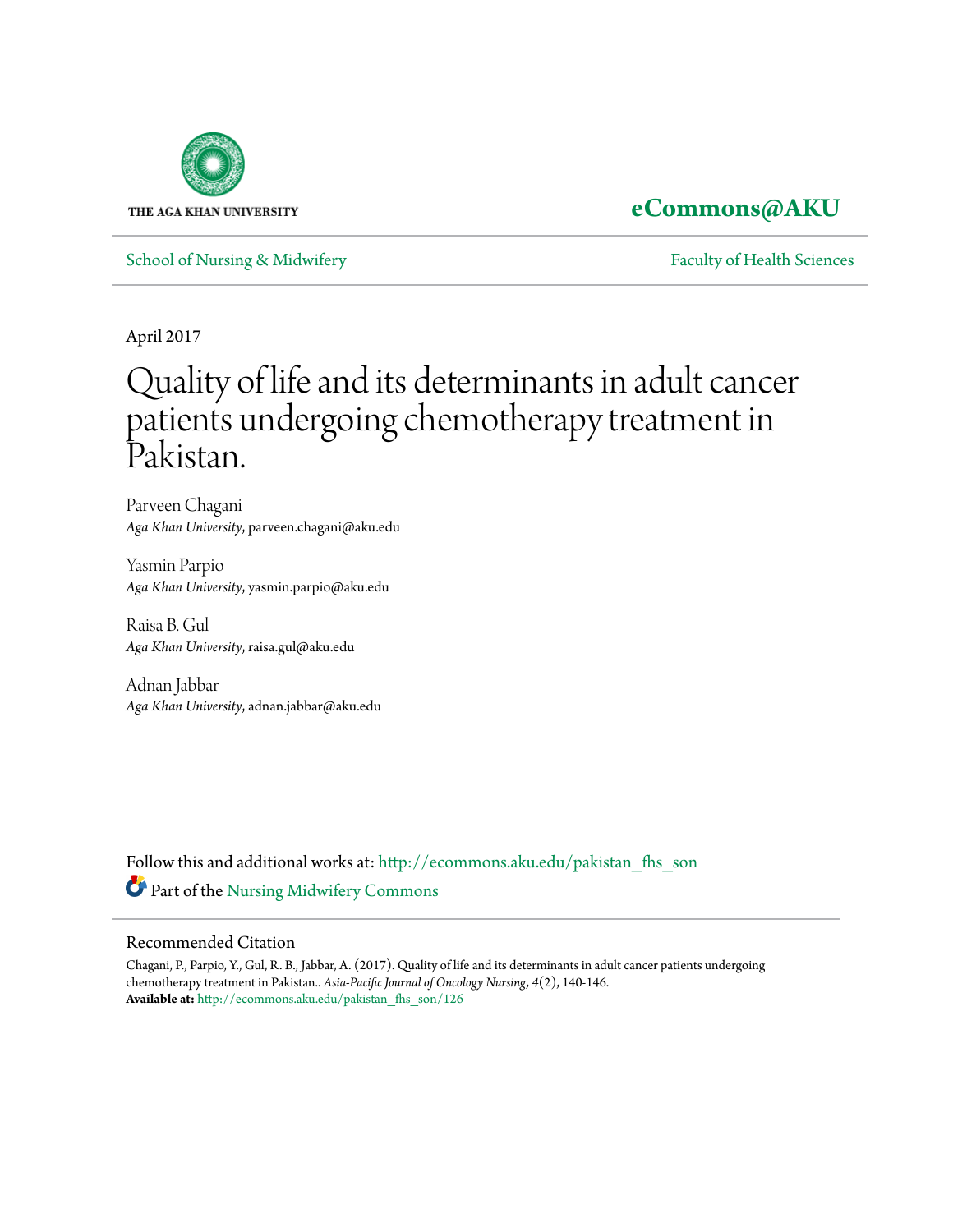## **Original Article**

# **Quality of Life and Its Determinants in Adult Cancer Patients Undergoing Chemotherapy Treatment in Pakistan**

## **Parveen Chagani<sup>1</sup> , Yasmin Parpio<sup>1</sup> , Raisa Gul<sup>1</sup> , Adnan A. Jabbar<sup>2</sup>**

<sup>1</sup>School of Nursing and Midwifery, Aga Khan University, <sup>2</sup>Department of Oncology Medicine, Aga Khan University, Karachi, Pakistan



**Corresponding author:** Parveen Chagani, MScN

Instructor, School of Nursing and Midwifery, Aga Khan University, Karachi, Pakistan

Tel: +92‑345‑2966691

E‑mail: parveen.chagani@gmail.com

Received: June 10, 2016, Accepted: December 28, 2016

## **ABSTRACT**

**Objective:** Cancer is a leading cause of death worldwide. Likewise, in Pakistan, it is a major health problem, with an approximate increase each year. Cancer treatment, particularly chemotherapy, produces a detrimental effect on individuals' well‑being. Since the past few years, quality of life (QOL) is considered as the primary goal of cancer treatment in patients' survival. This study aimed to assess the QOL and its determinants in adult cancer patients undergoing chemotherapy treatment. **Methods:** An analytical cross‑sectional design was employed to achieve the study objectives, utilizing consecutive sampling technique. A total of 150 adult (>19 years) cancer patients were recruited from a Tertiary Care Hospital in Karachi, Pakistan. The data were collected using the Functional Assessment of Cancer Therapy‑General, a QOL questionnaire. Multiple linear regression was run to determine the effect of predictor variables, with a mean QOL score. **Results:** The overall mean

| <b>Access this article online</b> |                                  |  |  |
|-----------------------------------|----------------------------------|--|--|
| <b>Quick Response Code:</b>       | Website: www.apjon.org           |  |  |
|                                   | DOI:<br>10.4103/2347-5625.204499 |  |  |

score of QOL as 57.37. The domains of physical and emotional well-being were mainly affected by the chemotherapy treatment. Variables such as no previous hospitalization and no significant changes in life events were positively associated with the QOL. On the other hand, being female, unemployed, chemotherapy side effects (>1 week), impaired socialization, and discrimination by family/relatives were negatively associated with the QOL. **Conclusions:** The study findings suggested an overall low QOL among adult cancer patients undergoing chemotherapy treatment. It is recognized as a stressful treatment, which adversely affects the QOL of cancer patients. Interventions should focus on both the physical and psychological issues and need to be addressed to improve the QOL of adult cancer patients.

Key words: Cancer, chemotherapy, emotional well-being, physical well-being, quality of life, social well-being

This is an open access article distributed under the terms of the Creative Commons Attribution-NonCommercial-ShareAlike 3.0 License, which allows others to remix, tweak, and build upon the work non-commercially, as long as the author is credited and the new creations are licensed under the identical terms.

**For reprints contact:** reprints@medknow.com

**Cite this article as:** Chagani P, Parpio Y, Gul R, Jabbar AA. Quality of life and its determinants in adult cancer patients undergoing chemotherapy treatment in Pakistan. Asia Pac J Oncol Nurs 2017;4:140-6.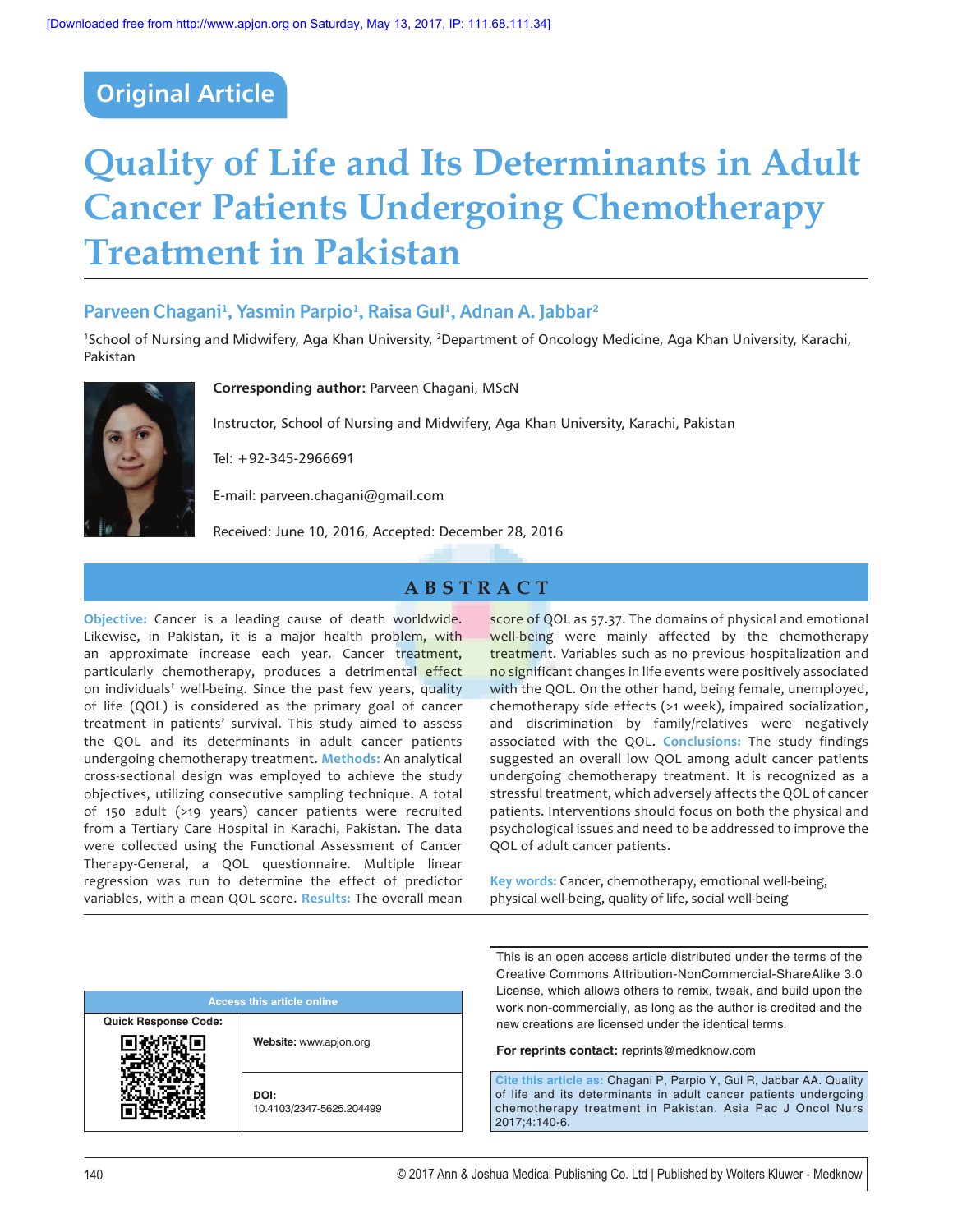## **Introduction**

Cancer is the second most common cause of deaths worldwide.[1] About 8.2 million people died due to different cancers in 2012.[2] In Asia, the incident rate of cancer is expected to increase from 6.1 to 10.7 million in 2030, with an estimated increase in mortality rate from 4.1 to 7.5 million in 2030.[3] Likewise, the rate of cancer is escalating in Pakistan; in 2012, of its 173 million people, 1.4 million were reported as cases of cancer, with an expected rise in the incident rate of 150,000 cases each year.[4]

Cancer affects a person's quality of life (QOL) in all domains. The impairment in the QOL starts from the diagnosis of cancer and continues with the aggressive nature of treatment. Chemotherapy is one of the most common treatment modalities that patients receive to combat cancer. Among 65% of the cancer population, 25% patients receive chemotherapy as the first line of treatment.[5] Chemotherapy is used to treat cancers by killing the rapidly growing abnormal cells and is believed to lower the recurrence of cancer and increase the survival rate of patients.[6] However, besides these therapeutic effects, it also has serious adverse effects which can have detrimental effects on the QOL of an individual. Moreover, chemotherapy treatment is administered for a long time duration to get the desired effect and requires frequent hospitalization for disease management, which poses an additional burden on cancer patients.[7]

Unlike other therapies, chemotherapy exhibits several systemic side effects that are difficult to tolerate. The most commonly reported side effects experienced by patients during and after chemotherapy cycles include nausea/vomiting, thrombocytopenia, mouth ulcers, and fatigue.[8‑11] These adverse effects affect a person's ability to work and decrease their functional capacity. The symptoms are not limited to physical dysfunction only, but they also interfere with patients' psychological and emotional stability. An investigation conducted on female cancer patients showed that all the women who were working at the beginning of the chemotherapy treatment left their employments gradually with increase in the cycles due to the discouraging attitude of the employers.[12] Consequently, the individuals felt isolated, financially dependent on their families, and eventually, they lost interest in their life. Altered body image, that is, alopecia, an extremely distressing symptom, prevents people from going out for socialization and limits their normal life enjoyments.<sup>[13]</sup> In addition, the financial implication associated with the treatment is an added burden, which eventually affects the overall functioning of an individual.<sup>[14]</sup> Thus, chemotherapy treatment produces an enormous physical, psychological, and emotional trauma among cancer patients, influencing their overall QOL.

The effects of chemotherapy may vary among individuals based on several factors, such as age, gender, cancer site, and stage of the disease. The findings of an American study indicated that older adults (65 and older) demonstrated better coping and QOL scores in comparison with young adult cancer patients.[15]

In a cross‑sectional study, it was found that being a female was significantly  $(P = 0.009)$  associated with psychological stress as compared to male gender.<sup>[16]</sup> Different cancer sites also adversely affect the QOL. A research study reported significant higher distress levels ( $P \leq 0.001$ ) in breast and digestive tract cancer patients as compared to those suffering from other cancer sites.[17] In addition to this, disease stage is also found to be a predictor of QOL. A cross-sectional investigation was carried out among cervical cancer patients revealed a significant decline in all QOL domains in women having Stage IV tumors.<sup>[18]</sup> Moreover, support from family and health-care workers (HCWs) reported to have better QOL outcomes in cancer patients.[19,20]

Many of the recent cancer studies focus on the physical and psychological adverse effects of chemotherapy treatment or emphasize on certain specific cancer sites. However, studies examine the overall QOL components and its related factors are rare. Thus, this current study aimed to assess the QOL and its determinants in adult patients suffering from any type of cancer and undergoing chemotherapy treatment. The study aimed to answer the following questions:

- 1. What is the QOL of adult cancer patients undergoing chemotherapy treatment?
- 2. What are the determinants associated with the QOL of adult cancer patients undergoing chemotherapy treatment?

## **Methods**

An analytical cross-sectional study design was used to answer the research questions.

Participants were recruited using consecutive sampling strategy from the Oncology Daycare Chemotherapy Unit of a Tertiary Care Hospital in Karachi, Pakistan. This chemotherapy bay caters multiple patients daily for the administration of different chemotherapeutic regimens. The patients who are admitted belong to different socioeconomic strata, ethnic background, and education level. Thus, it provides an opportunity to recruit population with diverse characteristics. Eligible participants were approached with the help of patient schedule list and patients' bedside nurses taking care of these patients. Researcher recruited the willing patients after explaining them the research purpose, procedure, and potential risks and benefits of the study. Participants were selected on the following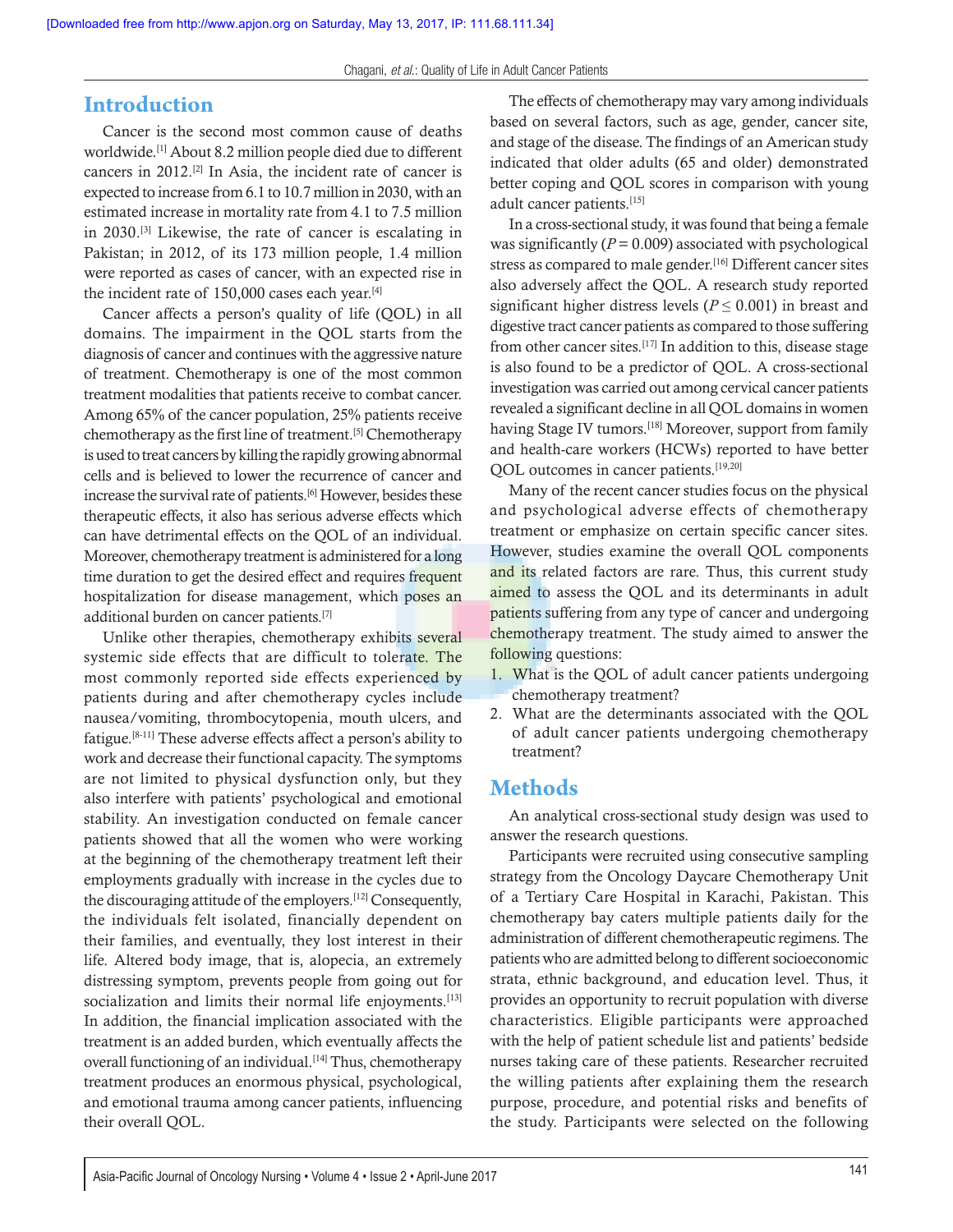criteria: (a) patients aged 19 years and older, irrespective of the site of cancer, (b) patients who had received two or more cycles of chemotherapy as these patients can explicitly tell how chemotherapy affect their life in terms of symptoms, financial burden, societal reaction in relation to their disease, and many others, and (c) patients who could speak and understand Urdu or English language. Patients who were known cases of (a) diabetes, (b) heart disease, or (c) psychiatric illness, (d) not aware of their diagnosis, and (e) not willing to participate were excluded from the research study.

Among 200 cancer patients approached, only 150 patients were agreed to participate in the study. All the agreed individuals completed the study questionnaire. All recruited individuals were provided a written informed consent before starting the process. The study was approved by the Institutional Ethical Review Board of the Aga Khan University, Karachi, Pakistan.

A self‑developed questionnaire was used to collect data regarding the sociodemographic and clinical characteristics of the study participants. This questionnaire was based on the information extracted from the existing literature. It has five main components inquiring personal and financial information, chemotherapy treatment and its related side effects, support system and level of socialization during treatment. This questionnaire was applied through the interview.

The tool Functional Assessment of Cancer Therapy‑General was used to measure the QOL of the study participants. This tool was developed by a group, the Functional Assessment of Chronic Illness Therapy (FACIT) measurement system to measure the QOL of all types of cancer patients. It consists of 27 questions measured on a 5-point Likert scale ( $0 =$  not at all,  $1 = a$ little bit,  $2 =$  somewhat,  $3 =$  quite a bit,  $4 =$  very much). The tool comprises four common QOL domains: physical, social/family, emotional, and functional well-being. The higher the score, the better the QOL. The original tool is in English and its translation is also available in Urdu language. Permission was obtained from the administration of the FACIT system to use the tool.

The content validity index for the tool was 0.84 for both relevance and clarity. The value of the reliability coefficient (Cronbach's alpha) for the total scale was found to be 0.88, and for the subscales, it was ranged from 0.86 to 0.70, respectively.

For the purpose of data analysis, statistical package for social sciences (SPSS) version 19 was used. Mean and standard deviation (SD) were calculated for normally distributed continuous variables. For categorical variables, frequencies and proportions were reported. Multiple linear regression analysis was done to identify the factors associated with QOL of adult cancer patients undergoing chemotherapy treatment.

## **Results**

#### *Demographic and disease‑related characteristics*

Overall, 150 adult cancer patients participated in this study. Sixty-six percent of the participants were females. The mean age of the study participants was 48.23 years. In relation with the occupational status, 74.0% of the study participants were unemployed, and more than half of the participants (76.0%) had a single earning member in their families. Majority (60.7%) of the study participants or families belonged to lower middle-income group [Table 1]. 28.7% were breast cancer patients, followed by 19.3% with ovarian tumors; whereas, the remaining participants were

| Table 1: Demographic profile of the adult cancer patients |                |
|-----------------------------------------------------------|----------------|
| <b>Characteristics</b>                                    | $n = 150\ (%)$ |
| Gender                                                    |                |
| Male                                                      | 51 (34.0)      |
| Female                                                    | 99 (66.0)      |
| Age (years)                                               |                |
| 19-35                                                     | 30(20.0)       |
| 36-50                                                     | 52 (34.7)      |
| 51-65                                                     | 56 (37.3)      |
| >65                                                       | 12(8.0)        |
| <b>Marital status</b>                                     |                |
| Married                                                   | 124 (82.7)     |
| Unmarried                                                 | 24(16.0)       |
| Separated/divorced/widowed                                | 2(1.3)         |
| <b>Educational status</b>                                 |                |
| Below primary                                             | 10(6.7)        |
| Primary                                                   | 11(7.3)        |
| Matric                                                    | 18 (12.0)      |
| Intermediate                                              | 30 (30.0)      |
| Graduation and above                                      | 81 (54.0)      |
| Occupational status                                       |                |
| Employed                                                  | 39(26.0)       |
| Unemployed                                                | 111 (74.0)     |
| Earning members                                           |                |
| 1                                                         | 114 (76.0)     |
| $\overline{2}$                                            | 28 (18.7)      |
| >2                                                        | 7(4.70)        |
| Monthly income                                            |                |
| >20,000                                                   | 11 (7.3)       |
| 21,000-50,000                                             | 91 (60.7)      |
| 51,000-100,000                                            | 41 (27.3)      |
| >100,000                                                  | 6(4.0)         |
| Financing of chemotherapy cost                            |                |
| Self-financed                                             | 124 (82.7)     |
| Sponsored                                                 | 19 (12.7)      |
| Donors                                                    | 7(4.7)         |
| Values are $n$ (%)                                        |                |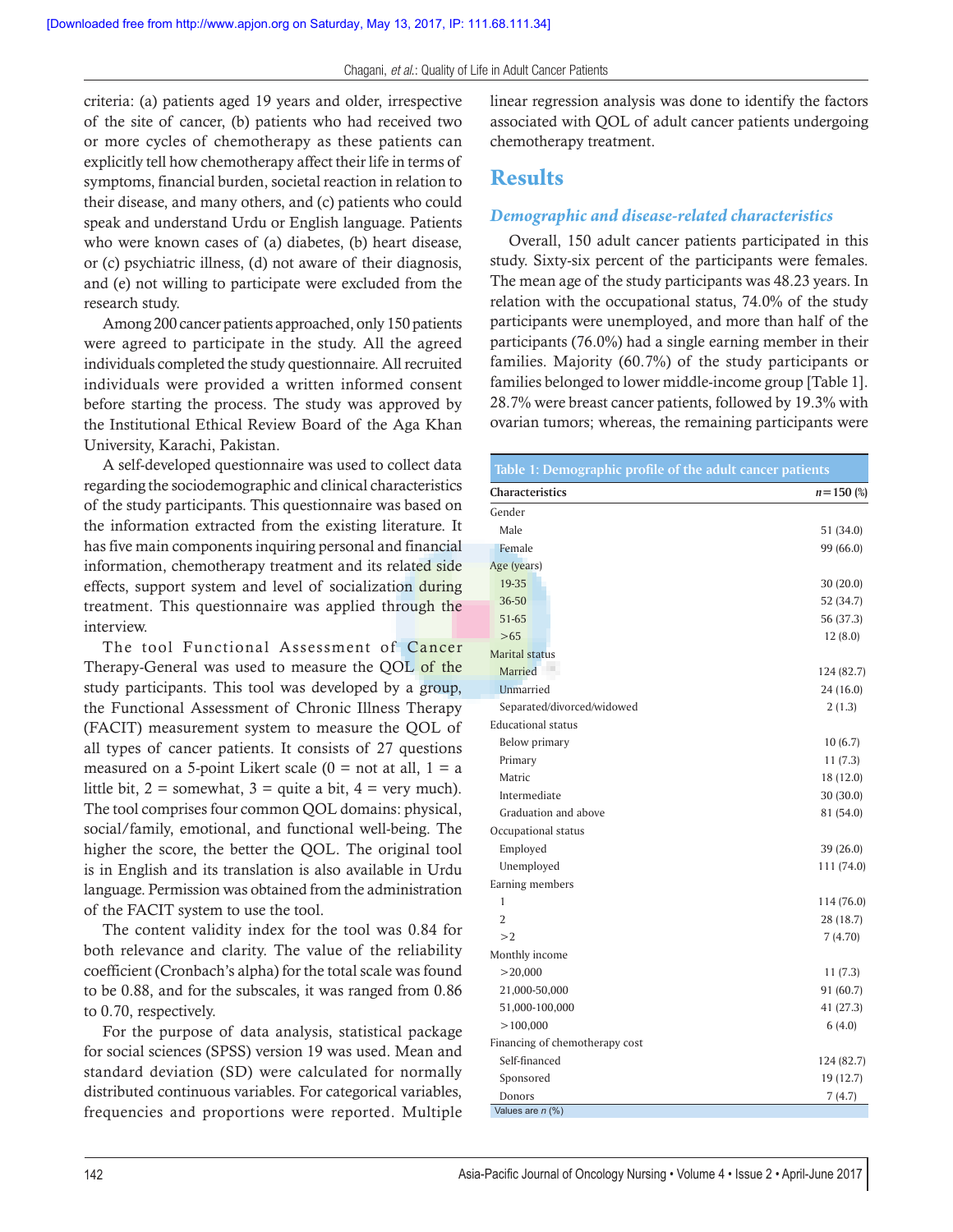#### Chagani, et al.: Quality of Life in Adult Cancer Patients

diagnosed with other cancer sites. Study participants were receiving palliative (42.0%), adjuvant (31.3%), and (26.7%) neo‑adjuvant chemotherapy treatment. With regard to side effects, most of the patients (42.0%) experienced chemotherapy‑related symptoms, approximately for one week; however, for the management of these side effects, a few were hospitalized. Majority (89.0%) of the participants responded that they had received chemotherapy‑related education before the initiation of the treatment [Table 2].

#### *Quality of life and chemotherapy treatment*

The overall QOL mean score was 57.37, with an SD of +13.11. With respect to individual domains, the participants scored best in social/family well-being with a mean of 22.33 (SD  $+3.42$ ) whereas individuals had lower scores on emotional and physical well-being, that is, 10.32 (SD +4.95) and 10.41 (SD +5.32), respectively. The last domain, *i.e.*, functional well-being, presented a mean of 14.31 (SD +4.22) [Table 3].

#### *Determinants of quality of life*

The statistical significance of the predictors with mean QOL was checked out through multiple linear regression analysis. The final model indicates that 34.1% of the variability in the mean QOL is explained by female gender (β = −1.51, *P* = 0.012), unemployment (β = −1.34, *P* = 0.032), parents as caretaker of the patients ( $\beta = -1.62$ ,  $P = 0.03$ ), and post-chemotherapy side effects more than a week  $(\beta = -1.186, P = 0.04)$ , which were the factors that resulted in poor QOL of cancer patients. Moreover, patients who were avoiding socialization ( $\beta$  = -2.25, *P* .20.001) due to the stigma and discriminatory attitude by family/relative  $(\beta = -8.53, P.50.001)$  also reported a decline in their QOL, whereas no hospitalization due to the chemotherapy side effects ( $\beta$  =1.43,  $P = 0.01$ ) and no other significant changes in the life during the treatment phase ( $\beta$  =1.56,  $P = 0.01$ ) were the determinants contributed to better QOL [Table 4]. With respect to the Pakistani culture, the determinants which mainly affect these patients' QOL were being a female cancer patient, side effects of chemotherapy medicines, and reluctant to socialize due to stigmatization.

## **Discussion**

Our study estimated an average mean score of QOL as 57.37 depicts poor QOL among adult cancer patients undergoing chemotherapy treatment. Compared with the other study conducted on gynecological cancer patients which reported a score of 62.1, this was considered as low QOL among patients undergoing chemotherapy treatment.[44]

Within all the constructs, emotional well-being appeared to be the most affected in our study participants, with

| Table 2: Clinical characteristics and therapeutics of adult |               |  |
|-------------------------------------------------------------|---------------|--|
| cancer patient                                              |               |  |
| Characteristics                                             | $n = 150$ (%) |  |
| Cancer type                                                 |               |  |
| <b>Breast</b>                                               | 43 (28.7)     |  |
| Ovarian                                                     | 29 (19.3)     |  |
| Colon/rectum                                                | 23(15.3)      |  |
| Head and neck                                               | 6(4.0)        |  |
| Others                                                      | 49 (32.7)     |  |
| Disease stage                                               |               |  |
| I                                                           | 1(0.7)        |  |
| $\mathbf{I}$                                                | 17(11.3)      |  |
| Ш                                                           | 63 (42.0)     |  |
| IV                                                          | 64 (42.7)     |  |
| Type of chemotherapy                                        |               |  |
| Neo-adjuvant                                                | 40 (26.7)     |  |
| Adjuvant                                                    | 47 (31.3)     |  |
| Palliative                                                  | 63 (42.0)     |  |
| Number of chemotherapy sessions received                    |               |  |
| $2 - 5$                                                     | 84 (56.0)     |  |
| $6 - 10$                                                    | 45 (30.0)     |  |
| $11 - 15$                                                   | 17(11.3)      |  |
| >15                                                         | 4(2.70)       |  |
| Duration of postchemotherapy side effects                   |               |  |
| $2-3$ days                                                  | 47 (31.3)     |  |
| 1 week                                                      | 63 (42.0)     |  |
| $>1$ week                                                   | 40(26.7)      |  |
| Hospitalization                                             |               |  |
| Yes                                                         | 34(22.7)      |  |
| No                                                          | 116 (77.3)    |  |
| Information received                                        |               |  |
| <b>Yes</b><br>ш                                             | 134 (89.3)    |  |
| No                                                          | 16(10.7)      |  |
| Values are $n$ (%)                                          |               |  |

**Table 3: Quality of life scores in all four domains of the functional assessment of cancer therapy‑general tool Domains** *n* **Minimum Maximum Mean SD**

| Physical well-being                                                 | 150 |    | 24 | 10.41 | 5.321 |  |  |
|---------------------------------------------------------------------|-----|----|----|-------|-------|--|--|
| Social/family well-being                                            | 150 | 11 | 27 | 22.33 | 3.422 |  |  |
| Emotional well-being                                                | 150 | 2  | 23 | 10.32 | 4.954 |  |  |
| Functional well-being                                               | 150 | 5  | 25 | 14.31 | 4.227 |  |  |
| Overall QOL                                                         | 150 | 29 | 92 | 57.37 | 13.11 |  |  |
| P=0.05 is significant, QOL: Quality of life, SD: Standard deviation |     |    |    |       |       |  |  |

a score of 10.32. Consistent with the study carried out among Turkish cancer patients, a lower score of 9.07 was identified.[21] Similarly, a study carried out among breast cancer patients in Brazil also reported emotional well‑being as the most negatively affected dimension of QOL.[45]

The findings of this study showed that poor physical health is associated with lower QOL. Lack of energy (that is fatigue) and nausea/vomiting were the most common side effects reported by the study participants. Concurrent with the previous studies, chemotherapy was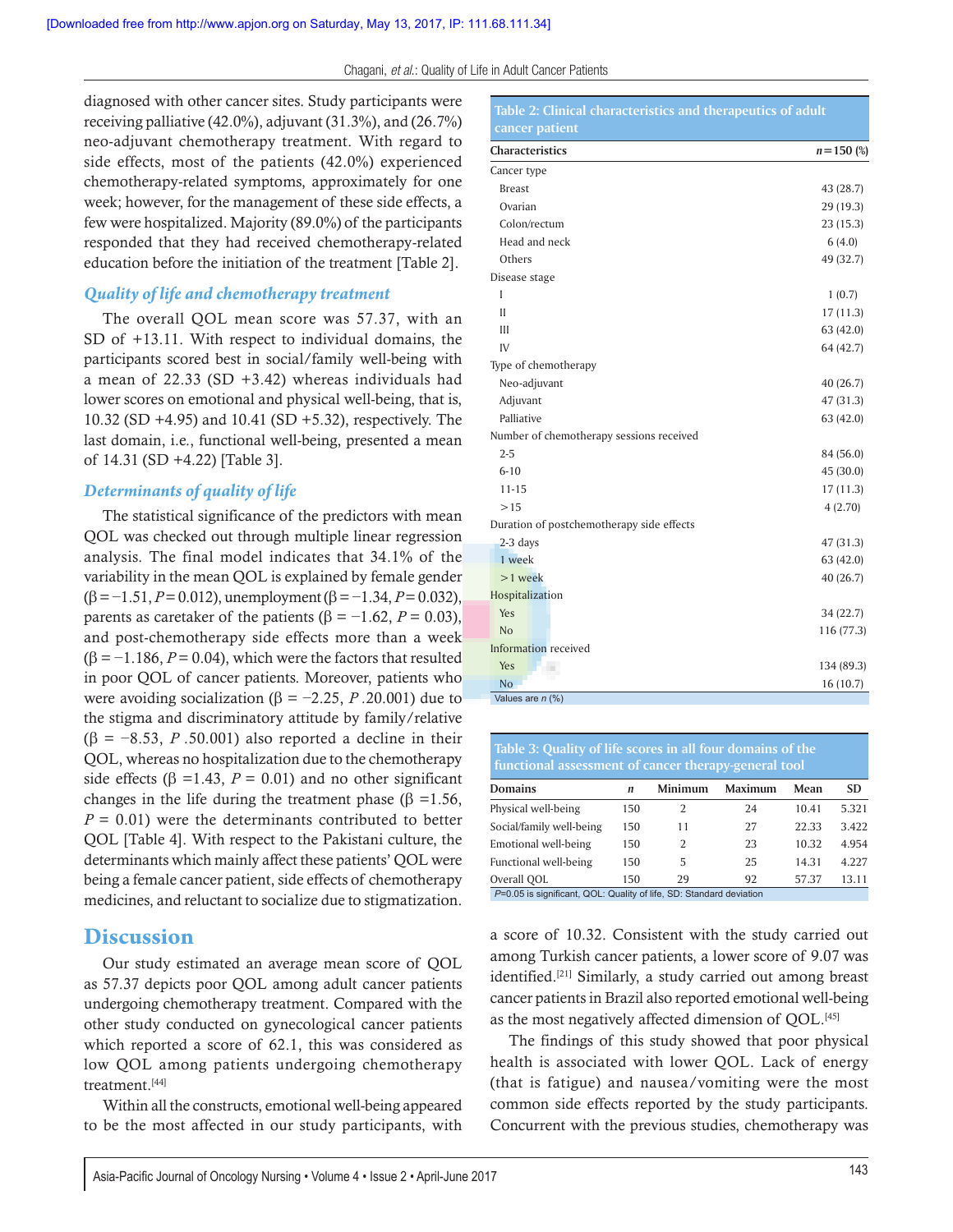| Table 4: Multivariable analysis of determinants associated with<br>quality of life                                            |                          |                 |         |  |  |  |
|-------------------------------------------------------------------------------------------------------------------------------|--------------------------|-----------------|---------|--|--|--|
| <b>Characteristics</b>                                                                                                        | $\beta$ (SE [ $\beta$ ]) | 95% CI          | P       |  |  |  |
| Female                                                                                                                        | $-1.51(0.594)$           | $-2.69-0.34$    | 0.012   |  |  |  |
| Unemployed                                                                                                                    | $-1.34(0.619)$           | $-2.56 - 0.11$  | 0.032   |  |  |  |
| Chemotherapy side effects $(>1$ week)                                                                                         | $-1.186(0.589)$          | $-2.3 - 0.020$  | 0.046   |  |  |  |
| No hospitalization                                                                                                            | 1.435 (0.548)            | 0.340-2.52      | 0.010   |  |  |  |
| Parents (as caretaker)                                                                                                        | $-1.620(0.742)$          | $-3.08 - 0.15$  | 0.031   |  |  |  |
| No significant change                                                                                                         | 1.56(0.619)              | 0.342-2.79      | 0.013   |  |  |  |
| No socialization                                                                                                              | $-2.256(0.523)$          | $-3.29 - 1.22$  | < 0.001 |  |  |  |
| Discrimination by family/relatives                                                                                            | $-8.535(1.984)$          | $-12.45 - 4.61$ | 0.000   |  |  |  |
| FACT-G: Functional assessment of cancer therapy-general, QOL: Quality of life,<br>CI: Confidence interval, SE: Standard error |                          |                 |         |  |  |  |

highly associated with severe fatigue and nausea among cancer patients which affected their ability for self and family care.<sup>[11,22]</sup>

Similar to the existing literature, the current study also showed that the female gender was significantly associated with the poor QOL. Generally, females are identified with efficiency in household work and childbearing and rearing. Women adapt these behaviors happily as a cultural norm. Moreover, this perception is a bigger reality for the traditional Pakistani society. Disturbance in these practices, due to the disease and its treatment, will greatly influence their QOL.<sup>[23,24]</sup>

It is well-recognized that patients who experienced economic hardships are at the higher risk for developing distress. Our study has found a negative significant association between the financial status and QOL. These results are consistent with some of the previous investigations.[25‑28] This finding is not surprising because chemotherapy is a prolonged and expensive treatment which creates financial burden among the cancer patients. In the developing country like Pakistan, this is even worse as majority of the population belonged to lower-middle class families and had one earning member who solely responsible for all family expenditure.

This situation poses an additional financial burden, along with the usual household expenses, on cancer patients and their families.

Although it is apparent that cancer itself affects the physical functioning of a person, with the effects of chemotherapy treatment, it becomes worse. This study revealed that longer duration of post chemotherapy side effects (more than a week) impacts negatively on the QOL; these findings were also in line with the existing literature.[29‑32] Several other researches indicate frequent hospitalization due to chemotherapy adverse effects.<sup>[33-35]</sup> On the contrary, in the current study, although a majority of the study participants faced severe side effects for a week or more, a few hospitalizations were reported by them. The low number of hospitalization in the present study could be explained by the findings that the majority of the patients were educated by the HCWs about the management of chemotherapy side effects, before starting the actual therapy. This received knowledge may have facilitated them in handling their side effects effectively at home.

Participants who experienced any significant change (i.e., loss of a loved one), along with the disease, showed poor QOL. Any major life event with the course of treatment could enhance stress and negative thinking in cancer patients. This, ultimately, affects patients, both physically and emotionally, which further worsens their well-being. Another finding of our study was that a majority of patients were avoiding socialization which adversely affects their QOL, which is also substantiating by other studies.[36‑39] The findings also indicated that most of the patients avoided going out because of alopecia. Patients avoid socialization as they do not appreciate the starring and sympathizing looks of strangers.<sup>[13]</sup>

Parents are among the caretakers who are extremely vital in obtaining favorable results of the patients' treatment. However, in this study, it was seen that those patients who were taken care by their parents exhibited a poor QOL. One of the probable explanations for this could be that the cancer patients considered themselves as a burden for their families, which subsequently affected their QOL.<sup>[40]</sup> In the Pakistani culture, parents have a unique status and they are treated with great respect. In addition, adult children are supposed to look after their parents' needs and finances in their older ages.<sup>[41]</sup> However, when a son or daughter is diagnosed with cancer, the responsibilities shift toward the parents, which become an additional source of burden during their older age.[36] The sense of self‑guilt and nonfulfillment of responsibilities toward their parents may create frustration in cancer patients and affecting their emotional well-being.

Religion has a special place in an individual's life. The study findings showed that a majority of the patients found religious help as their priority coping mechanism, which is consistent with the findings of a previous study done in Pakistan.[7] The regular recitation of prayers and other rituals helps in coping with an illness and is considered as a hope for the future; hence, they develop a positive effect on QOL in cancer patients.<sup>[42-43]</sup>

In Pakistan, very limited studies were conducted to address the QOL concerns of adult cancer patients; therefore, the findings of this study will potentially facilitate health policymakers and researchers for planning further investigations and patients care plans.

#### **Limitations**

The current study has certain limitations which need to be considered. Patients were recruited from single private health-care setting, therefore; the findings of the study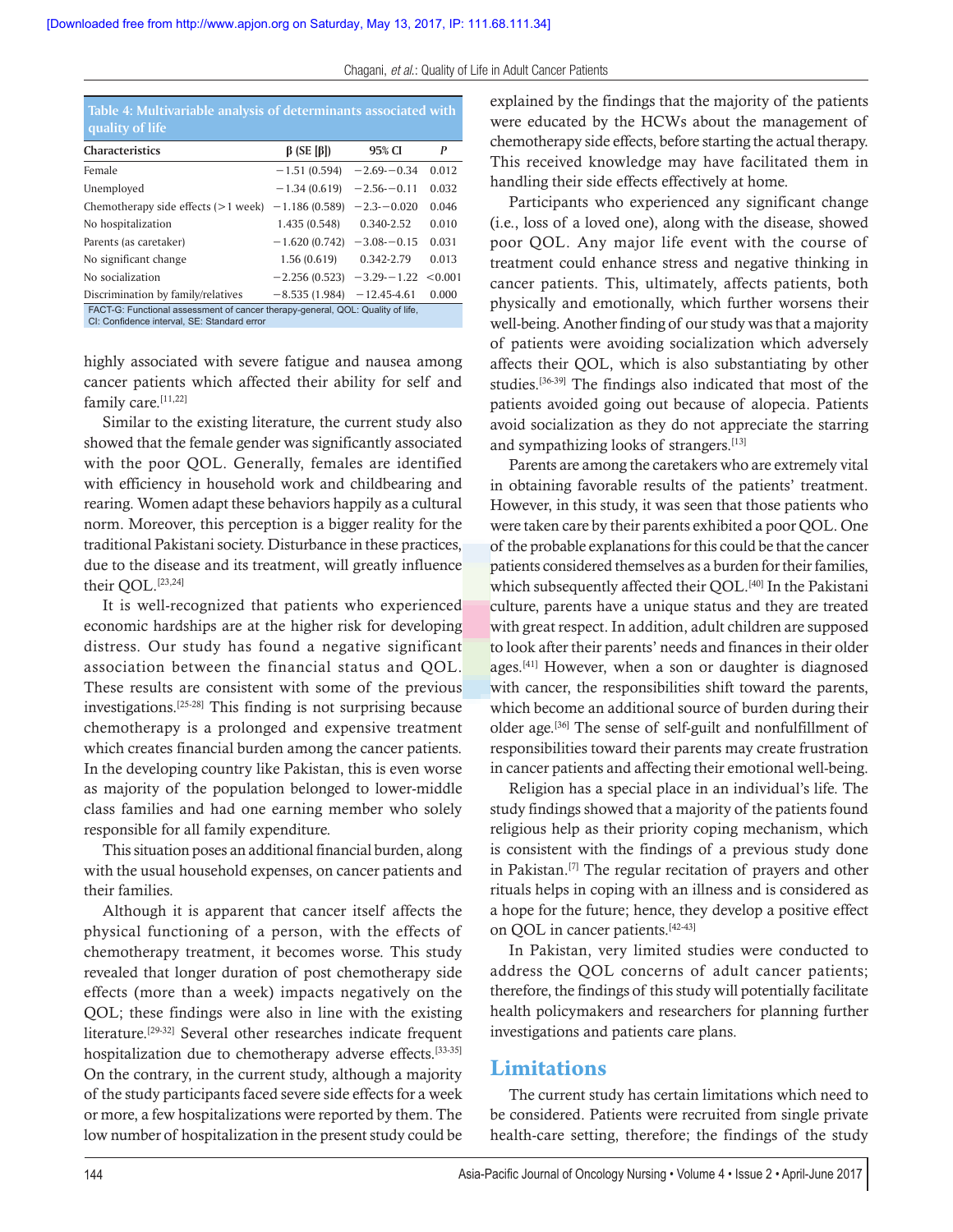### have limited generalizability and are applicable only to the similar settings. In our study, the ratio of female to male participants was greater which may have affected the findings of this study. Keeping in mind the time limitation for this project, only a quantitative design was employed in this study. However, a mixed method approach could have given a better understanding of the concept of QOL in cancer patients receiving chemotherapy.

## **Conclusion and Recommendation**

The findings of the current study indicate poor QOL among adult cancer patients undergoing chemotherapy treatment in Karachi. Moreover, the study results identify emotional and physical wellbeing as severely affected domains of QOL. Gender, occupational status, post chemotherapy side effects, lack of socialization, and discrimination, and a few other factors were the significant determinants of QOL. It is vital to initiate certain strategies for cancer patients to alleviate their physical and psychological sufferings and subsequently improving QOL.

This study recommends the following:

- 1. Strategies such as cancer support groups and psychological screening in the regular assessments can potentially help lessen emotional distress in cancer patients undergoing chemotherapy
- 2. Educate patients and their families regarding the management of chemotherapy treatment, this minimizes frequent hospitalizations and helps in obtaining better patients health outcomes
- 3. Public awareness campaigns about the disease and its effects need to be organized, which may help in eliminating the stigma and misconceptions regarding cancer and its treatment
- 4. A multidisciplinary team needs to be on board to resolve cancer patients' issues without any wastage of time.

Cancer is a major public health concern which not only affects patients' physical health but also influences their overall QOL. Considering the severity of this disease and its effects, it is necessary to identify factors associated with the betterment or deteriorating the patient's QOL. Our study found few of those factors which potentially help in making patients care plans and further initiate certain strategies which will contribute toward better QOL outcomes. Moreover, further studies were recommended to identify determinants that have not been investigated in the current study. Longitudinal studies are required to establish causal relationship between the variables.

#### *Financial support and sponsorship*

Nil.

#### *Conflicts of interest*

There are no conflicts of interest.

### **References**

- 1. American Cancer Society. Cancer facts and figures. Explore Research, Cancer Facts and Statistics. Available from: http:// www.cancer.org. [Last accessed on 2015 May 15].
- 2. World Health Organization. Cancer Fact Sheet. Available from: http://www.cancer.org/acs/groups/content/@research/./ acspc‑042151.pdf. [Last accessed on 2015 May 15].
- 3. Sankaranarayanan R, Ramadas K, Qiao YL. Managing the changing burden of cancer in Asia. BMC Med 2014;12:1‑17.
- 4. Noronha V, Tsomo U, Jamshed A, Hai M, Wattegama S, Baral R, *et al.* A fresh look at oncology facts on South central Asia and SAARC countries. South Asian J Cancer 2012;1:1‑4.
- 5. Milliman. Cancer Patients Receiving Chemotherapy: Opportunities for Better Management; 2010. Available from: http://www.us.milliman.com/uploadedFiles/insight/ research/health‑rr/cancer‑patientsreceiving‑chemotherapy. pdf. [last accessed on 2015 Jun 04].
- 6. DeVita VT, Chu E. A history of cancer chemotherapy. Cancer Res 2008;68:8643‑53.
- 7. Rashid YA, Ghafoor ZA, Masood N, Mehmood T, Awan S, Ansar T, *et al.* Psychosocial impact of cancer on adult patients. J Pak Med Assoc 2012;62:905‑9.
- 8. Farrell C, Brearley SG, Pilling M, Molassiotis A. The impact of chemotherapy‑related nausea on patients' nutritional status, psychological distress and quality of life. Support Care Cancer 2013;21:59‑66.
- 9. Younus J, Vandenberg T, Jawaid M, Jawaid MA. Febrile neutropenia rates with adjuvant docetaxel and cyclophosphamide chemotherapy in early breast cancer: Discrepancy between published reports and community practice‑an updated analysis. Curr Oncol 2012;19:332‑4.
- 10. Dodd MJ, Dibble S, Miaskowski C, Paul S, Cho M, MacPhail L, *et al.* A comparison of the affective state and quality of life of chemotherapy patients who do and do not develop chemotherapy‑induced oral mucositis. J Pain Symptom Manage 2001;21:498‑505.
- 11. Karthikeyan G, Jumnani D, Prabhu R, Manoor UK, Supe SS. Prevalence of fatigue among cancer patients receiving various anticancer therapies and its impact on quality of life: A cross‑sectional study. Indian J Palliat Care 2012;18:165‑75.
- 12. Shewbridge A, Wiseman T, Richardson A. Working while receiving chemotherapy: A survey of patients' experiences and factors that influence these. Eur J Cancer Care (Engl) 2012;21:117‑23.
- 13. Kim IR, Cho J, Choi EK, Kwon IG, Sung YH, Lee JE, *et al.* Perception, attitudes, preparedness and experience of chemotherapy‑induced alopecia among breast cancer patients: A qualitative study. Asian Pac J Cancer Prev 2012;13:1383‑8.
- 14. Banning M, Hafeez H. A two-center study of Muslim women's views of breast cancer and breast health practices in Pakistan and the UK. J Cancer Educ 2010;25:349‑53.
- 15. Mkanta WN, Chumbler NR, Richardson LC, Kobb RF. Age-related differences in quality of life in cancer patients: A pilot study of a cancer care coordination/home-telehealth program. Cancer Nurs 2007;30:434‑40.
- 16. Pud D. Gender differences in predicting quality of life in cancer patients with pain. Eur J Oncol Nurs 2011;15:486‑91.